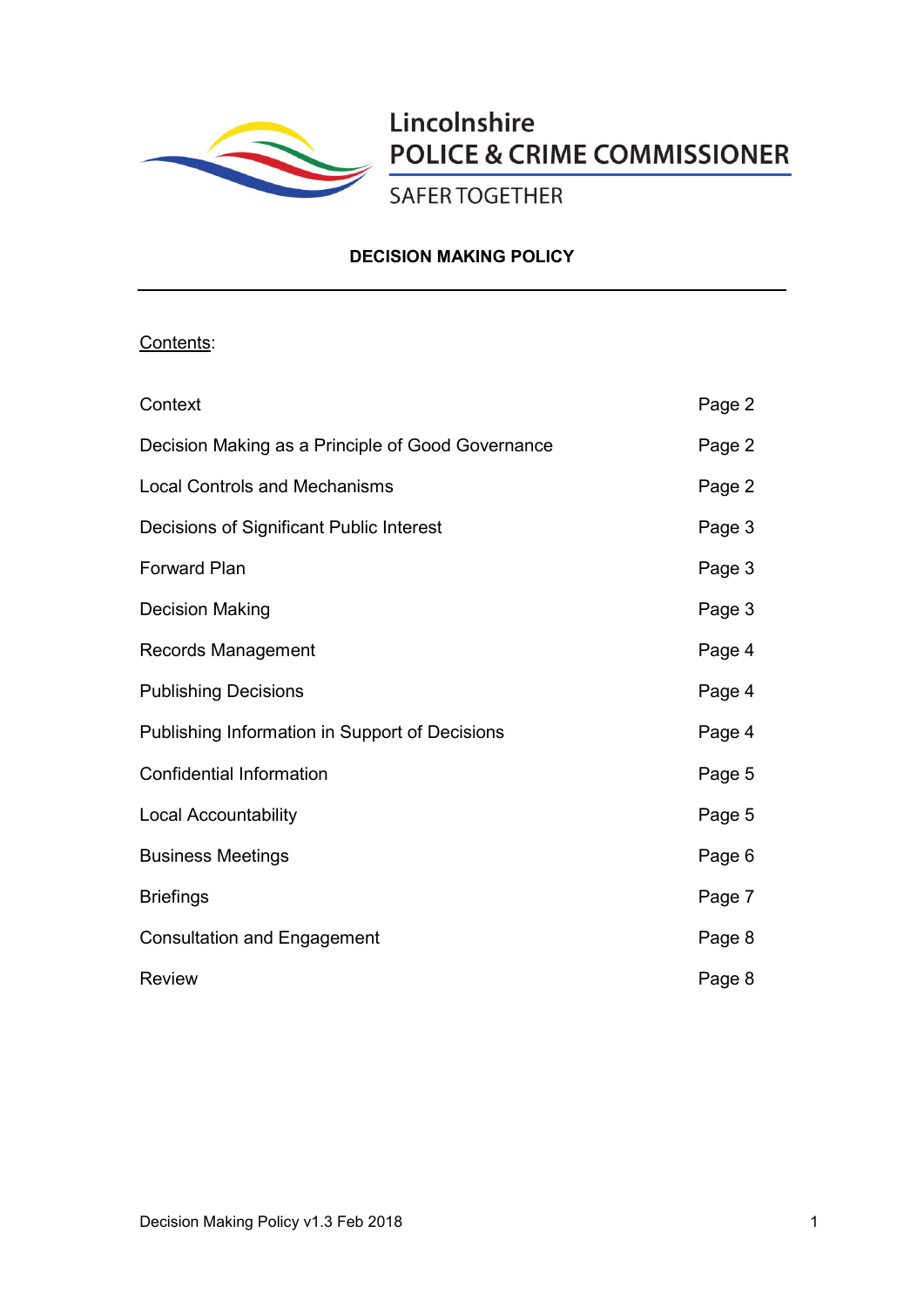# **Context**

- 1.1 The introduction of directly elected Police and Crime Commissioners under the Police Reform and Social Responsibility Act 2011 was intended to make good the perceived democratic deficit in the previous arrangements whereby chief constables were held to account by indirectly elected police authorities. Under the Act, Commissioners are charged with holding chief constables to account, and in turn are accountable to their electorates.
- 1.2 Clearly, the ability of the electorate to hold their Commissioner to account is heavily dependent on the extent to which the electorate is informed as to the Commissioner's actions and decisions. Whereas police authorities were (subject to certain exceptions) required to hold meetings in public, and to publish their agendas and minutes, Commissioners generally act in private, except when holding public consultations. Even here, any decisions resulting from those consultations are likely to be taken in private.

# Decision Making as a Principle of Good Governance

- 1.3 One of the six core principles of the Good Governance Standards for Public Service<sup>1</sup> is *"taking informed, transparent decisions and managing risk."* A 2011 review of decision making in Government and Business concluded that *"decision making is a process and not an event"*. It is therefore important to set the right climate in which good decisions are more likely to emerge than not, which comes from good governance, good processes and good awareness of what matters $2$ .
- 1.4 In order to underline both the necessity and importance of good decision making and to assist incoming Commissioners and their officers in this area, the Association of Police Authority Chief Executives, in consultation with the Home Office, have produced interim guidance and practice advice. This follows many of the principles already embedded by the Mayor's Office for Policing and Crime. These approaches also form the basis of decision making in the Office of the Police and Crime Commissioner (OPCC) for Lincolnshire.

# Local Controls and Mechanisms

- 1.5 Part of the arrangements for ensuring good governance in relation to decision making in the OPCC includes the Scheme of Arrangements for the Discharge of Functions covering delegations, consents, financial and contract regulations.
- 1.6 The Scheme sets out the parameters for decisions delegated to the Chief Constable and staff, along with any conditions that the Commissioner wishes to impose and also those areas reserved for the OPCC. The Commissioner's Financial Regulations prescribe the procedural arrangements and financial limits for decisions taken by the Chief

<sup>&</sup>lt;sup>1</sup> The Good Governance Standards for Public services, 2005<br><sup>2</sup> Searching for the X Factors, a review of decision making in Government and Business, Whitehall and Industry Group/Ashbridge Business School, October 2011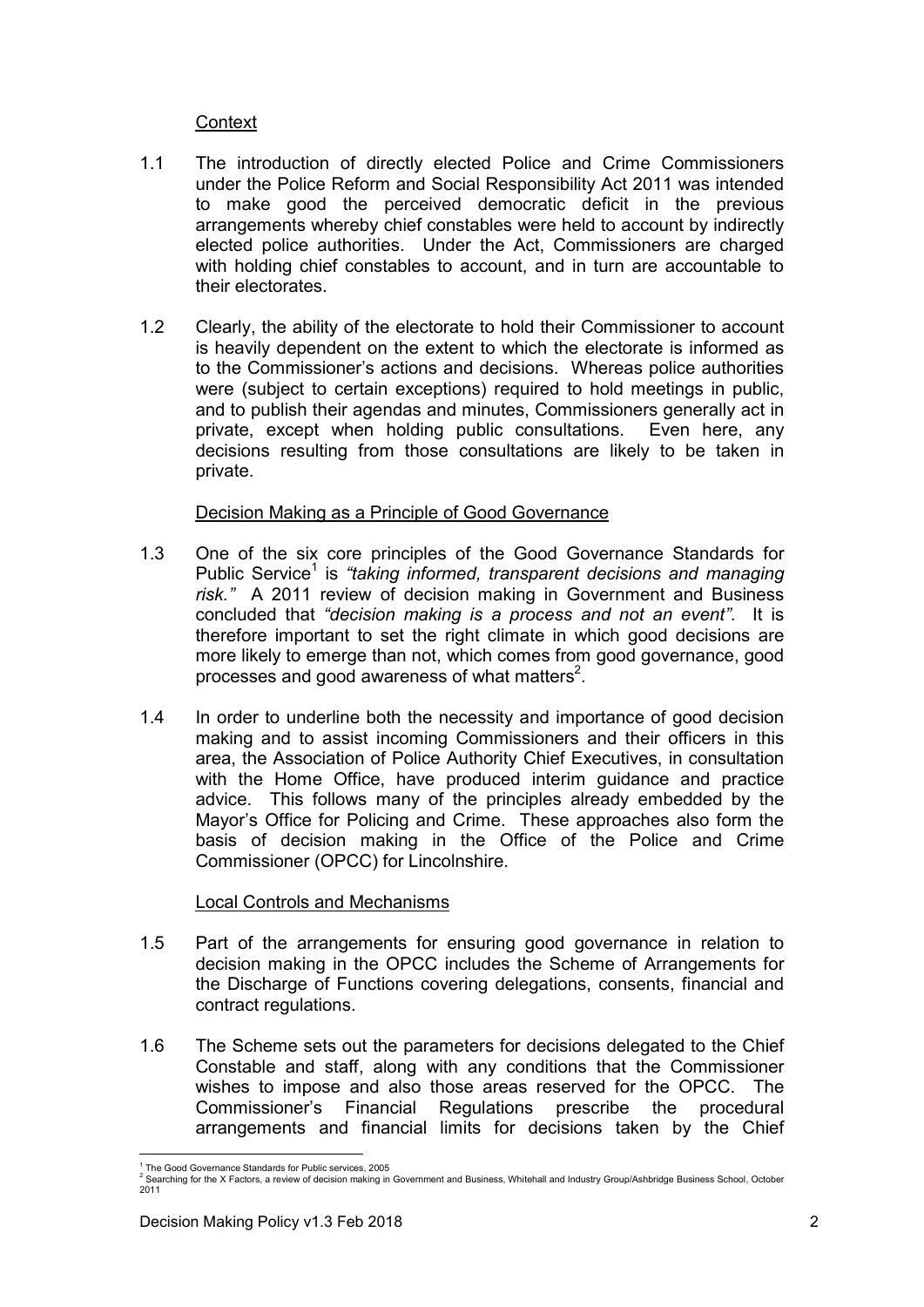Constable and staff including any general provision such as a requirement for any novel, contentious or repercussive expenditure to be approved by the Commissioner in advance.

# Decisions of Significant Public Interest

- 1.7 There is a sliding scale of decisions which are required of the Commissioner. These range from single, internally focussed, low impact decisions, through to those of significant public interest such as:
	- developing the Police and Crime Plan
	- commissioning
	- setting the budget and proposed precept
	- procurement
	- regional collaboration
- 1.8 Paragraph 6(b) of the Elected Local Policing Bodies (Specified Information) Order 2011 ("the Order") requires the publication of *"a statement of the policy of the* [the Commissioner] *in relation to the making of decisions of significant public interest arising from the exercise of* [the Commissioner's functions].
- 1.9 Neither the Act nor the Order defines what is meant by *significant public interest*. Therefore any decision as to whether a matter is of significant public interest is a matter solely for determination by the Commissioner, whose decision can only be challenged by judicial review.
- 1.10 With a view to complying with the requirements of the Order, the Commissioner has adopted the Policy Statement at Appendix 1.

# Forward Plan

- 1.11 A Forward Plan is published on a monthly basis giving advance notice of decisions of significant public interest that are scheduled to be taken by the Commissioner over the following three month period.
- 1.12 An electronic version of the current Forward Plan is published on the Commissioner's website. The document gives the public and other interested parties the opportunity to know what decisions are to be taken and to comment if they wish.

# Decision Making

- 1.13 Access to high quality information and professional advice underpinned by effective risk management is at the heart of good decision making within the OPCC.
- 1.14 However there are a number of other factors likely to influence the final decision, all or some of which will include:
	- links to the Police and Crime Plan
	- Commissioner's strategies/priorities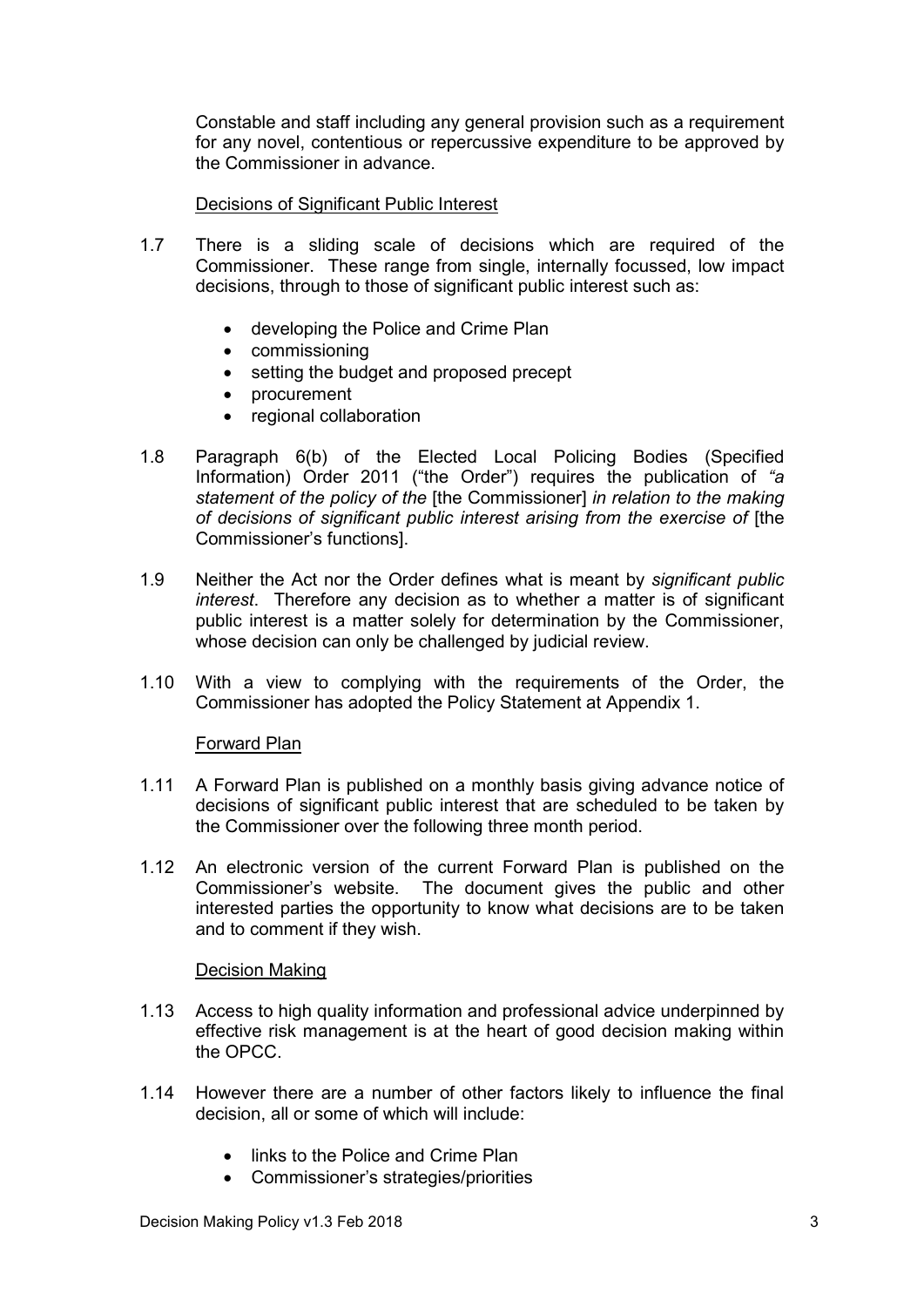- financial implications
- legal and human rights considerations
- impact on performance
- personnel, equal opportunities and diversity issues
- ethical considerations
- environmental impact
- risk management, and
- consultation with the public and other stakeholders

# Records Management

- 1.15 For all decisions requested of the Commissioner, a 'Request for PCC Decision' template report (attached at Appendix 2) is completed summarising the request and the rationale for the decision(s) being sought. Reports will include the rationale for discounting other options, where applicable.
- 1.16 Information (such as briefing papers, consultative documents and other material) on which the Commissioner and other decision makers have relied upon both in their preparation for, and the taking of, any final decisions will be properly recorded and retained in accordance with the OPCC Records Management Policy and supporting procedures.

# Publishing Decisions

- 1.17 Paragraph 5(d) of the Order requires that a record be published of *"each decision of significant public interest arising from the exercise of the Commissioner's functions whether made by the body at, or as a result of, a meeting or otherwise."*
- 1.18 A Register of Decisions is kept of all decisions that are considered to be of significant public interest. Each decision along with a copy of the relevant 'Request for PCC Decision' report will be published on the Commissioner's website within one full working day of the decision being approved.

# Publishing Information in Support of Decisions

- 1.19 The statutory requirement<sup>3</sup> for the publishing of information surrounding decisions requires specific elements to achieve transparency and ensure integrity of those making the decisions. These include:
	- a statement of the Commissioner's policy in relation to the making of decisions of significant public interest (see Appendix 1)
	- details of public meetings relating to decisions
	- details of decisions of significant public interest
- 1.20 In addition, the Commissioner is required by law to publish the outcomes of specific decisions. These include:

3 The Elected Local Policing Bodies (Specified Information) Order 2011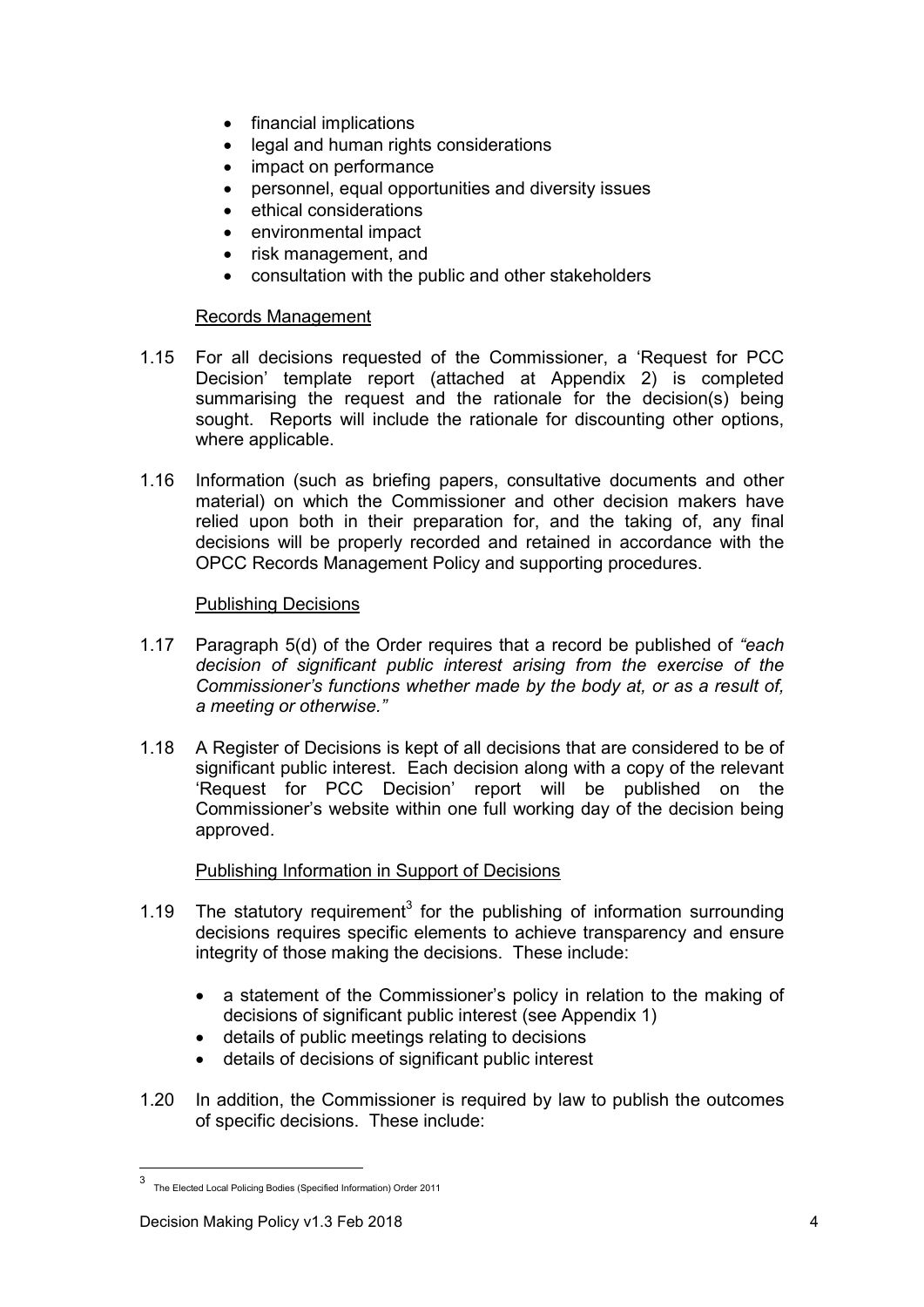- total budget and level of precept
- proposed expenditure
- annual investment strategy
- information relating to crime and disorder reduction grants
- $\bullet$  items of expenditure over £500, and
- details relating to property, rights and liabilities
- 1.21 In addition to the above, the Commissioner is also committed to making certain other classes of information routinely available such as policies, procedures and inspection reports. These are set out in the OPCC's Publication Scheme published on the Commissioner's website.
- 1.22 The Freedom of Information Act 2000 provides a further level of access to information as members of the public are entitled to request information from the Commissioner, subject to the application of any specific exemptions.

# Confidential Information

1.23 Whilst the principle of openness and transparency is uppermost in maintaining confidence of local people, there will always remain some information that the Commissioner is obliged to keep confidential.

Examples include information the disclosure of which may:

- be against the interests of national security
- jeopardise the safety of someone
- prejudice the prevention or detection of crime, the apprehension of offenders or administration of justice
- be prohibited by any enactment
- 1.24 The Commissioner is also mindful of security restrictions placed on decision-related information held by the OPCC. The key method of restriction is the Government Security Classifications (GSC) where anything classified as 'Protect' or above will not normally be published.
- 1.25 The classification of information under the GSC is undertaken in accordance with the OPCC's Governance Classification Scheme and Management Rules published on the Commissioner's website.

# Local Accountability

1.26 A local accountability model (attached at Appendix 3) has been developed to articulate how the PCC will hold the Chief Constable to account. Through regular business meetings with senior officers from the Force, the Commissioner can independently scrutinise issues around policing indepth and be constructively critical where necessary and appropriate. Such meetings also play a complementary, supportive role to the development of Force policies and help to inform decision-making.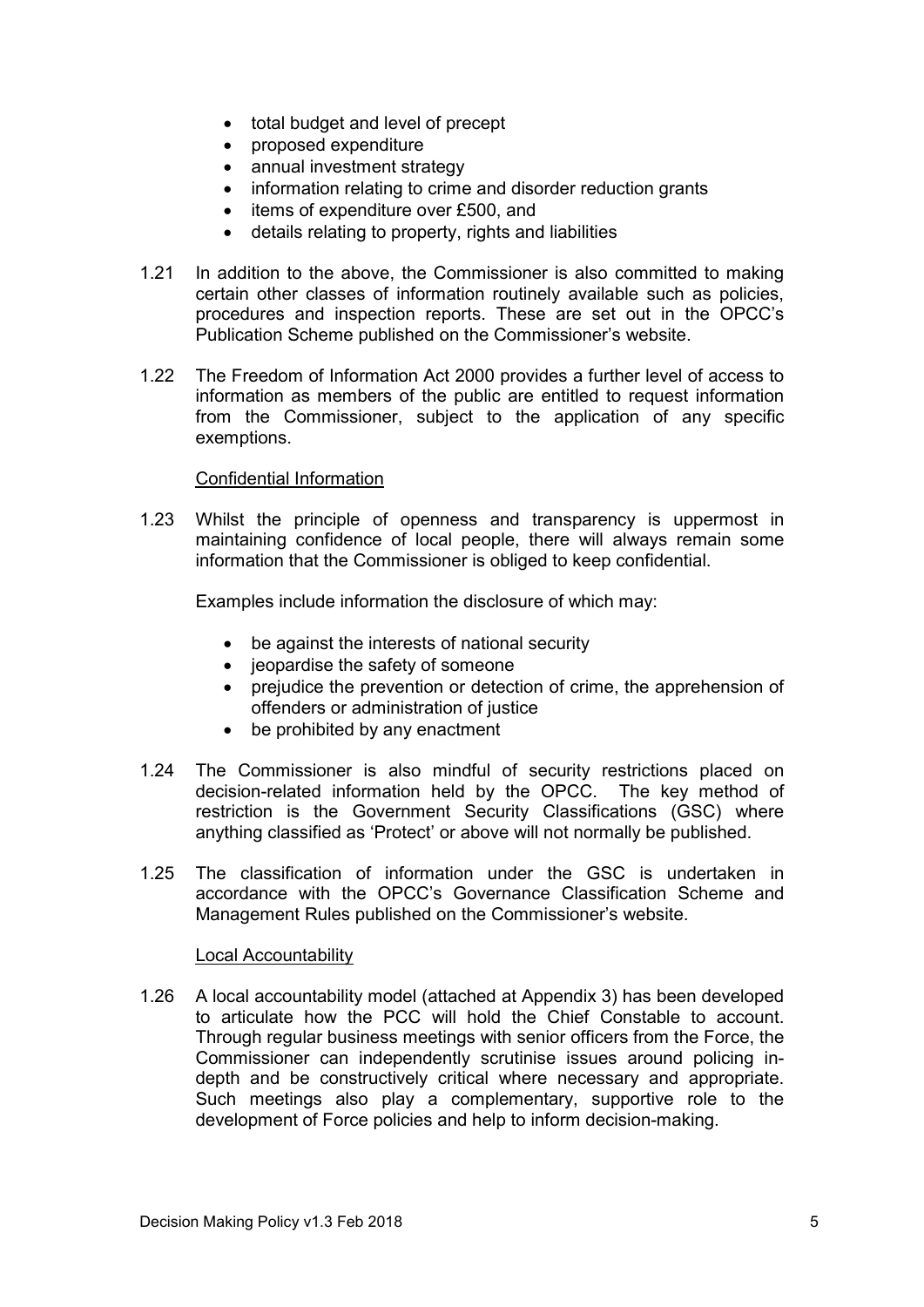#### Business Meetings

1.27 Meetings are focussed on the following key areas of business:

**Police and Crime Strategic Board** (including long term strategy development, significant and emerging issues and risks)

Attendance: Police and Crime Commissioner, Chief Constable, Deputy Chief Constable, OPCC Chief Executive, OPCC Chief Finance Officer, Force Chief Finance Officer, Deputy Chief Finance Officer, Assistant Chief Constable, Assistant Chief Officer

Frequency: Monthly

**Executive Board** (including ownership of the vision for the strategic partnership with G4S and strategic planning to deliver the vision)

Attendance: Police and Crime Commissioner, OPCC Chief Executive, OPCC Chief Finance Officer, Chief Constable, Deputy Chief Constable, Assistant Chief Officer, G4S Managing Director PSS, Commercial Partnership Team (CPT) Manager

Frequency: Six Monthly

**Performance and Delivery Board** (including assuring compliance with service performance standards, overseeing the transformation programme and benefits realisation)

Attendance: OPCC Chief Executive, OPCC Chief Finance Officer, Deputy Chief Constable, Assistant Chief Officer, G4S Managing Director PSS, G4S Service Delivery Director PSS, CPT Manager

Frequency: Quarterly

**Performance Governance** (including crime, anti-social behaviour and detections)

Attendance: Police and Crime Commissioner, OPCC Chief Executive, OPCC Research and Performance Officer, Chief Constable, Deputy Chief Constable (supported as required by Force and G4S representatives)

Frequency: Monthly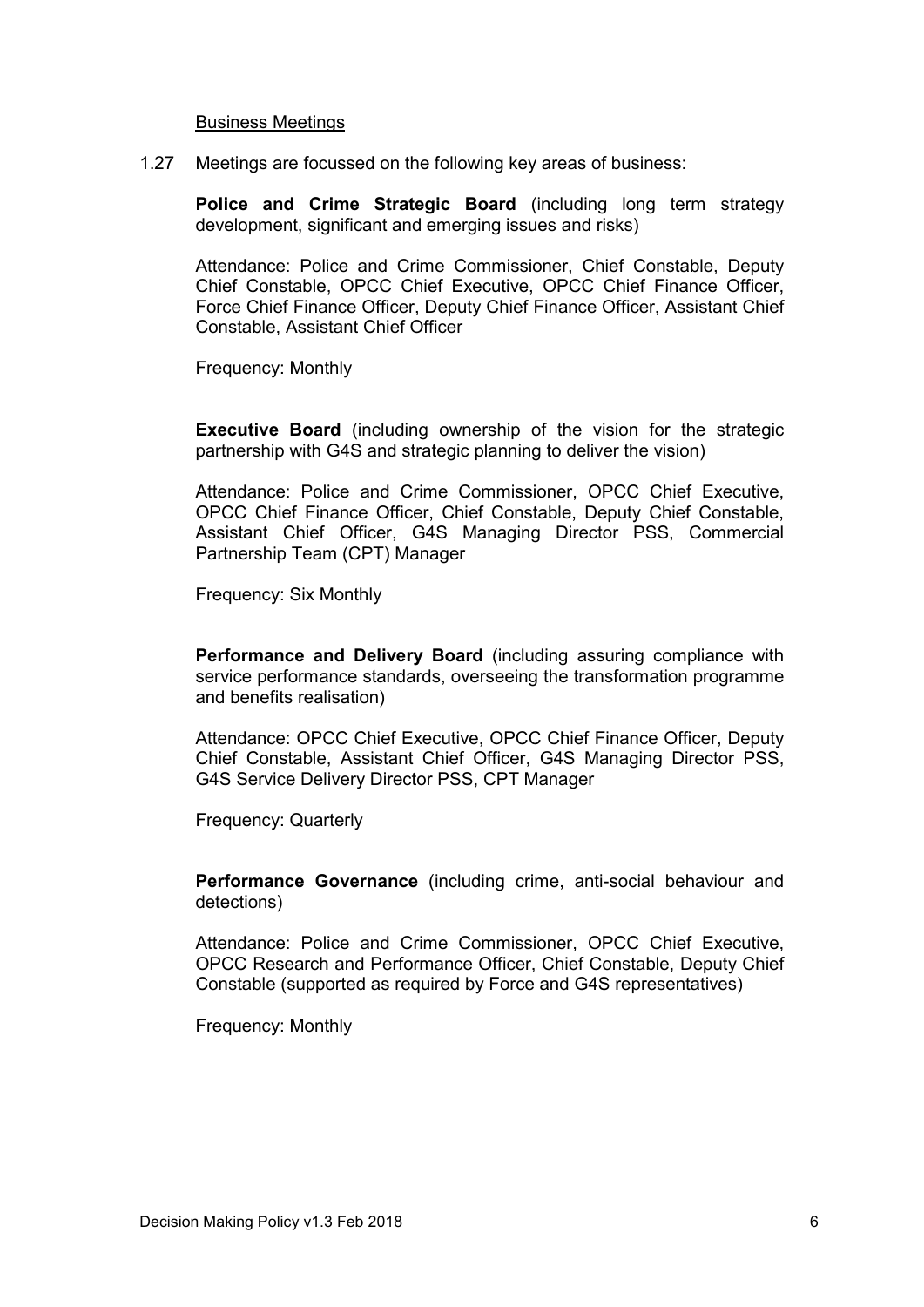**Resources Governance** (including finance, human resources, information communications technology, procurement and asset management)

Attendance: Police and Crime Commissioner, OPCC Chief Finance Officer, Force Chief Finance Officer, Deputy Chief Finance Officer, OPCC Research and Performance Officer, Chief Constable, Deputy Chief Constable (supported as required by Force and G4S representatives)

Frequency: Monthly

**Professional Standards Governance** (including complaints, integrity issues and standards of professional behaviour)

Attendance: Police and Crime Commissioner, OPCC Chief Executive, OPCC Corporate Administration Officer, Deputy Chief Constable, Head of Force Professional Standards

Frequency: Six Monthly

- 1.28 The relevant portfolio holder within the OPCC will support the Commissioner in preparing agendas and coordinating the submission of supporting papers and other material for circulation to all parties within agreed timescales.
- 1.29 Pre-meeting briefings are held as required to assist the Commissioner in conducting business meetings more efficiently and effectively. They enable the Commissioner to be briefed on key matters; brought up to date with the very latest information; and advised on issues of particular concern or that require further explanation.
- 1.30 A log of actions agreed at each business meeting will be maintained and updated by the relevant portfolio holder.

# **Briefings**

- 1.31 The Commissioner will receive briefing papers on a range of operational policing activities and statutory duties. Briefings are prepared by the Force periodically to highlight current risks, issues and exceptions.
- 1.32 The relevant portfolio holder within the OPCC is responsible for coordinating the preparation and submission of briefing papers to the Commissioner within agreed timescales.

Consultation and Engagement

1.33 To ensure that the Commissioner is kept well informed and able to make defensible decisions, it is essential that proper consideration is given to 'relevant parties'. Failure to do so could make a decision subject to challenge.